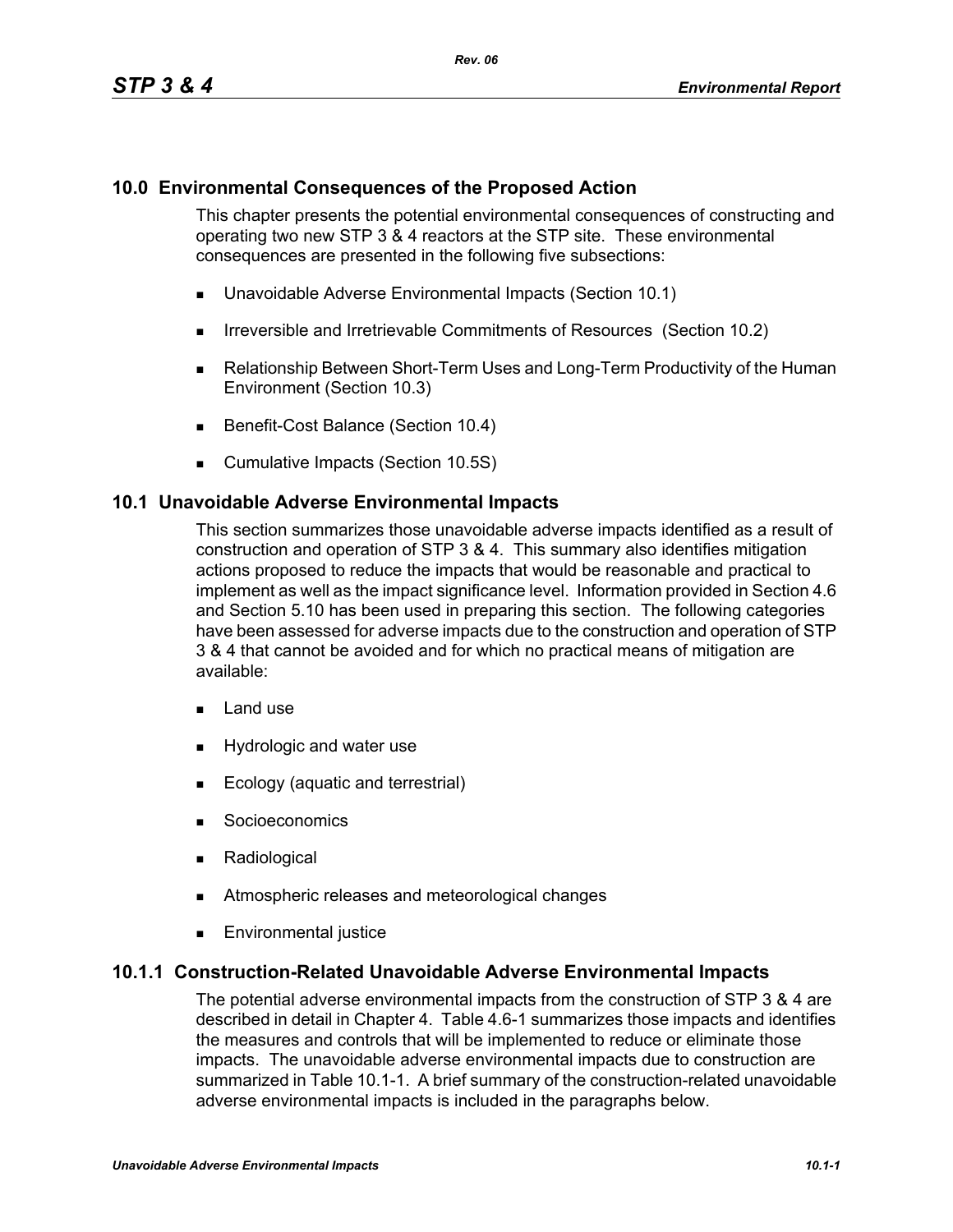For many of the impacts related to construction activities, mitigation measures that would be applied are referred to as "best management practices," as previously discussed in Section 3.9. Typically, their use is determined by the types of activities that are to be performed, and frequently, they are implemented through plans and procedures developed at the time of construction.

### **10.1.1.1 Land Use**

Unavoidable, but small, adverse environmental impacts on land use would occur due to construction of STP 3 & 4. Approximately 740 acres (out of approximately 12,220 total site acres) on the STP site will be affected; most of the land that will be cleared at STP was disturbed during the original construction of STP 1 & 2. Twenty-nine wetlands were identified by the U.S. Army Corps of Engineers (USACE). These wetlands will be avoided during construction. Construction may also occur in other sensitive areas, including the Coastal Management Zone. Land used for construction related activities (e.g., laydown and spoils areas, construction parking) will be restored once construction is complete. These impacts would be considered small and temporary. There may be the potential for small to moderate short-term physical land use changes in the vicinity of the site due to the development of temporary housing for construction employees.

### **10.1.1.2 Hydrologic and Water Use**

The construction of STP 3 & 4 will increase the amount of groundwater used at STP. However, as documented in the site groundwater use calculation (Reference 10.1-1), it has been determined that the existing STP site groundwater operating permit limit provides adequate groundwater supply for water uses required for the operation of STP Units 1 and 2 and the construction, initial testing, and operation of STP Units 3 and 4. Temporary dewatering of the shallow aquifer will also be required during construction. However, construction practices (i.e., best management practices) and adherence to storm water management procedures, as included in the Storm Water Pollution Prevention Plan, will minimize the adverse effects of the construction dewatering on the aquifer and local wells. Additional potential construction impacts to local hydrology include the potential disturbance of local surface water bodies due to turbidity and sedimentation caused by construction activities. In summary, small, temporary unavoidable adverse impacts to local hydrology and water are anticipated during construction.

#### **10.1.1.3 Aquatic Ecology**

Construction activities (e.g., restoration of the barge slip) along the Colorado River shoreline may adversely affect shoreline habitat. In addition, construction activities have the potential to temporarily increase the sediment load in that section of the river, although it is likely the increase will be small. There is also potential for constructionrelated spills (e.g., hydraulic fluid, diesel) that may impact surface water bodies. Small temporary impacts to surface waters are likely from the filling in or rerouting of surface drainage features during construction. In summary, small temporary unavoidable adverse impacts to aquatic ecology are anticipated during construction.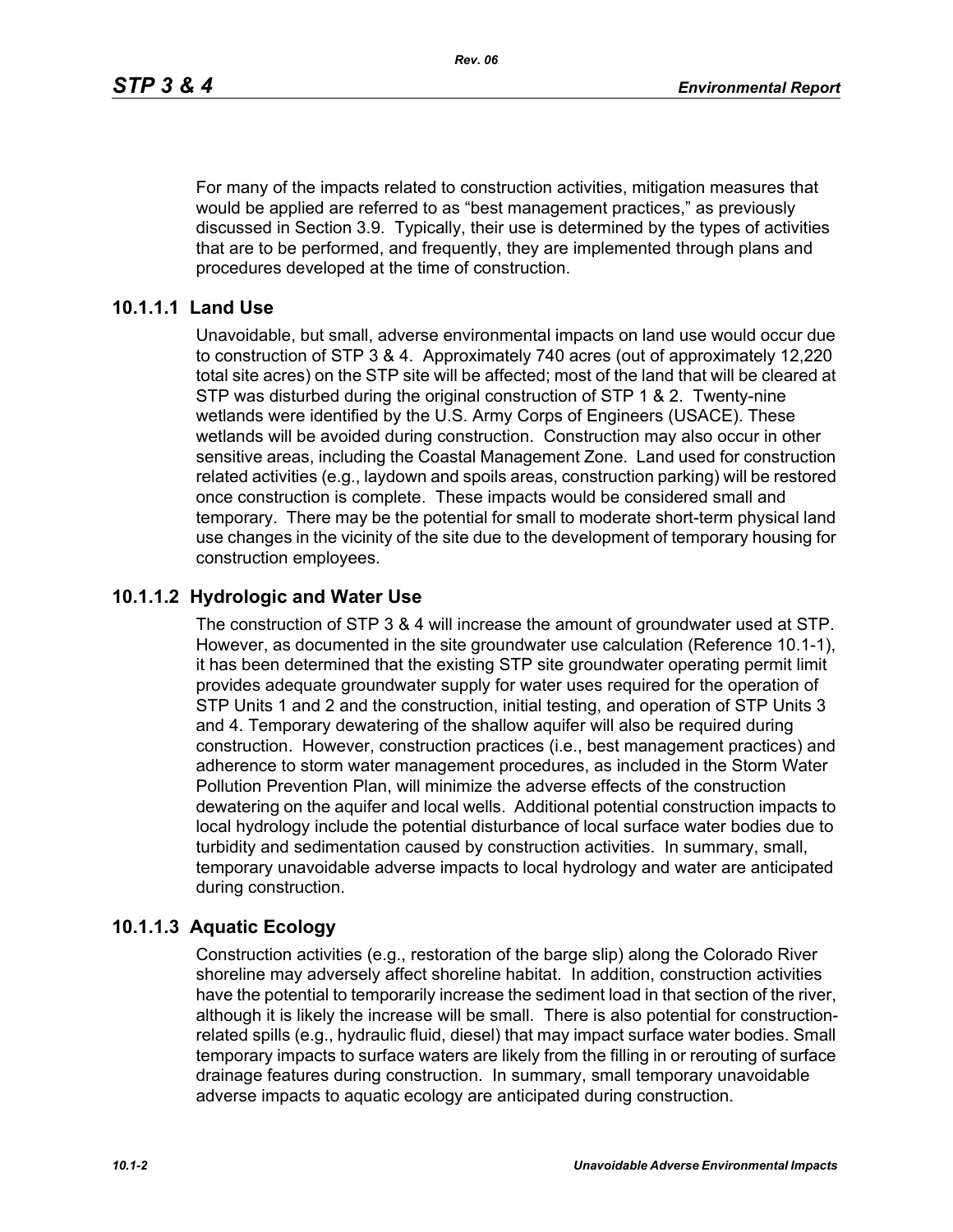# **10.1.1.4 Terrestrial Ecology**

Clearing activities and construction of STP 3 & 4, including relocating or refilling drainage ditches, will likely cause wildlife to leave or avoid the construction sites or relocate to other areas. Any changes in the wildlife population density in the site area would be difficult to measure. There also is a small potential for bird collisions with construction equipment. After construction of STP 3 & 4 is completed, wildlife is expected to return. Therefore, small temporary unavoidable adverse effects are anticipated to terrestrial ecology.

### **10.1.1.5 Socioeconomic**

During construction, moderate to large socioeconomic impacts may result from the influx of estimated 5950 construction workers and their families. Early in the construction phase in Matagorda County, there is the potential for a shortage of suitable short-term housing or rental units. In addition, there is the possibility that the area schools may need to expand to accommodate the children of the construction workers. Water and wastewater facilities will require expansion/upgrading. Fire and police protection also would need to expand to meet the needs of the county. Roads in the vicinity of the STP site will experience increased traffic because most of the roads in the plant vicinity are two-lane highways.

Mitigation measures that could be implemented by STPNOC to minimize traffic impacts include staggering shifts, encouraging car pooling, erecting signs alerting drivers of increased construction traffic, and potentially adding turn lanes at the STP site. Increases in tax revenue that will result from the construction of STP 3 & 4 could be used for school funding, road improvements, upgrades/improvements to water/wastewater treatment facilities, and upgrades to the fire and police protection infrastructure. If housing is not available, local market forces will likely stimulate new home construction. All other socioeconomic impacts from construction activities will be small and temporary.

#### **10.1.1.6 Radiological**

Construction workers will receive radiation exposure from STP 1 & 2 during construction. However, the doses will be within regulatory limits (10 CFR 20.1301 and 40 CFR 190.10), as discussed in Section 4.5. The radiation dose to the workers is considered a small unavoidable adverse impact.

## **10.1.1.7 Atmospheric and Meteorological**

Construction will result in increased air emissions and fugitive dust from traffic and construction equipment. Best management practices for dust control such as frequent watering of potential dust-emitting areas could be employed. Local exposure to potential construction noise will be mitigated by potential measures such as public notification of impending construction activities. Small unavoidable adverse impacts are anticipated.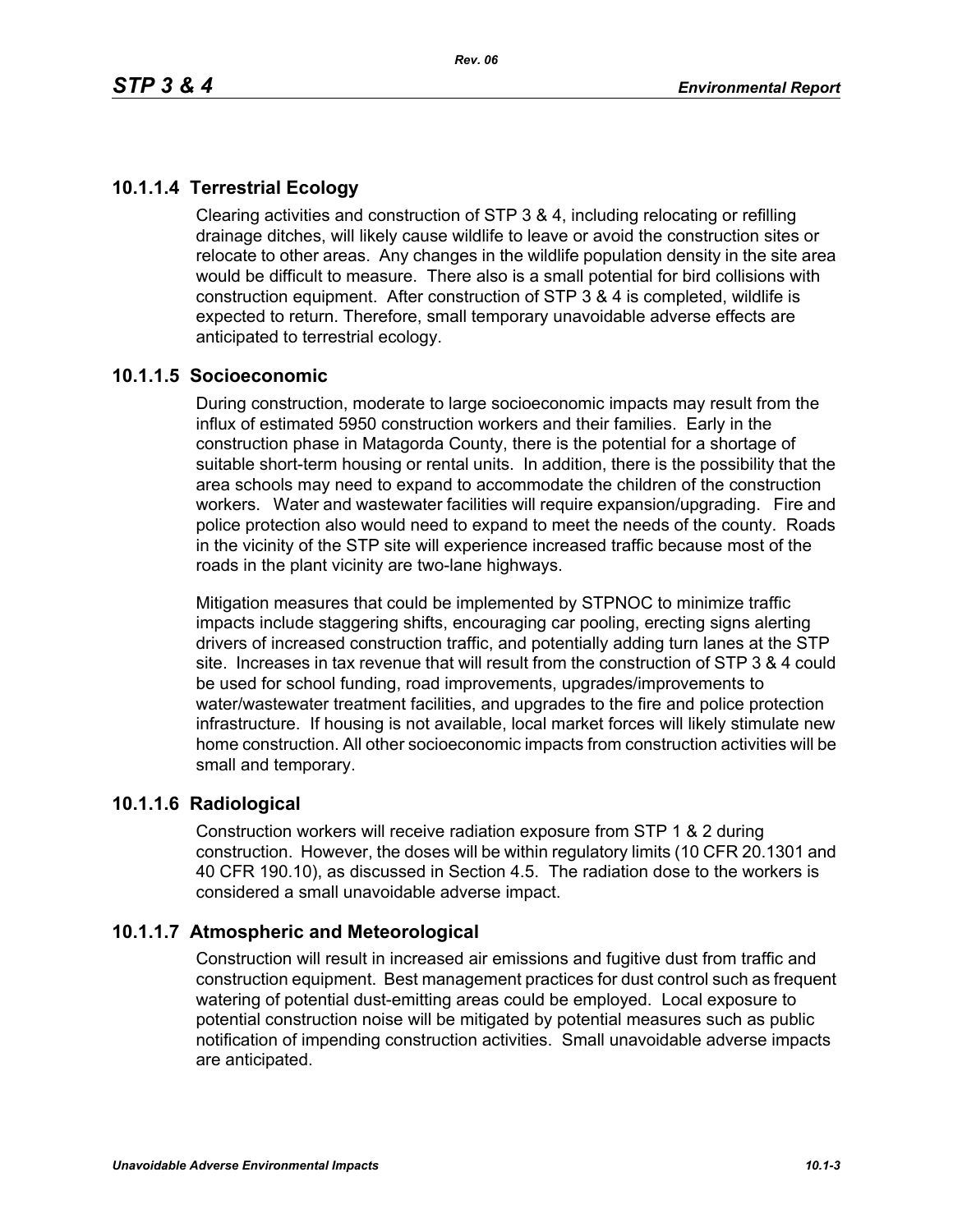# **10.1.1.8 Environmental Justice**

No disproportionately high or adverse impacts to minority or low-income populations were identified. However, the cost of low-income rental housing could increase due to increased demand for housing, potentially displacing low-income renters in Matagorda County during the construction phase. Small unavoidable adverse impacts are anticipated.

## **10.1.2 Unavoidable Adverse Environmental Impacts of Station Operations**

Operational impacts of STP 3 & 4 are discussed in detail in Chapter 5. Table 5.10-1 briefly describes those impacts and identifies measures and controls that may be implemented to reduce or eliminate adverse impacts. The expected impacts and the mitigation measures that are available to reduce these impacts are summarized in Table 10.1-2. The unavoidable adverse environmental impacts of operation, categorized by land use, hydrologic and water use, ecology (aquatic and terrestrial ecology), socioeconomics, radiological, atmospheric and meteorological, and environmental justice are summarized in the following paragraphs.

### **10.1.2.1 Land Use**

Unavoidable, but small, adverse environmental impacts on land use would occur due to operation of STP 3 & 4. Approximately 90 acres of STP land will be used during the licensed use of the facility; however, most of the land that will be cleared at the STP site was disturbed during the original construction of STP 1 & 2. The proposed project is in keeping with the current use of the property, which is for the generation of power. Approximately 21 acres of permanently committed offsite land will be required to support STP 3 & 4 due to the uranium fuel cycle.

The GE ABWR reactors will generate solid radioactive waste that will require disposal as discussed in Sections 3.5 and 5.5. Additional nonradioactive solid wastes will be generated from waste streams and sanitary effluents (i.e., sludge) as described in Sections 3.6 and 5.5. Additional land will be required for offsite disposal of radioactive and nonradioactive wastes.

## **10.1.2.2 Hydrologic and Water Use**

Operation of STP 3 & 4 will increase the amount of surface water and groundwater used at STP. However, as documented in the site groundwater use calculation (Reference 10.1-1), it has been determined that the existing STP site groundwater operating permit limit provides adequate groundwater supply for water uses required for the operation of STP Units 1 and 2 and the construction, initial testing, and operation of STP Units 3 and 4. STPNOC intends to install at least one additional site groundwater well with a design capacity of 500 gpm. As documented in the site groundwater use calculation (Reference 10.1-1), this additional capacity will allow for sufficient groundwater withdrawal to meet water uses required for: (1) operation of STP Units 1 and 2 and the construction, initial testing, and operation of STP Units 3 and 4; and (2) potential temporary capacity reduction as a result of equipment failure/unavailability. The additional wells would be properly permitted under applicable Coastal Plains Groundwater Conservation District (CPGCD) and TCEQ requirements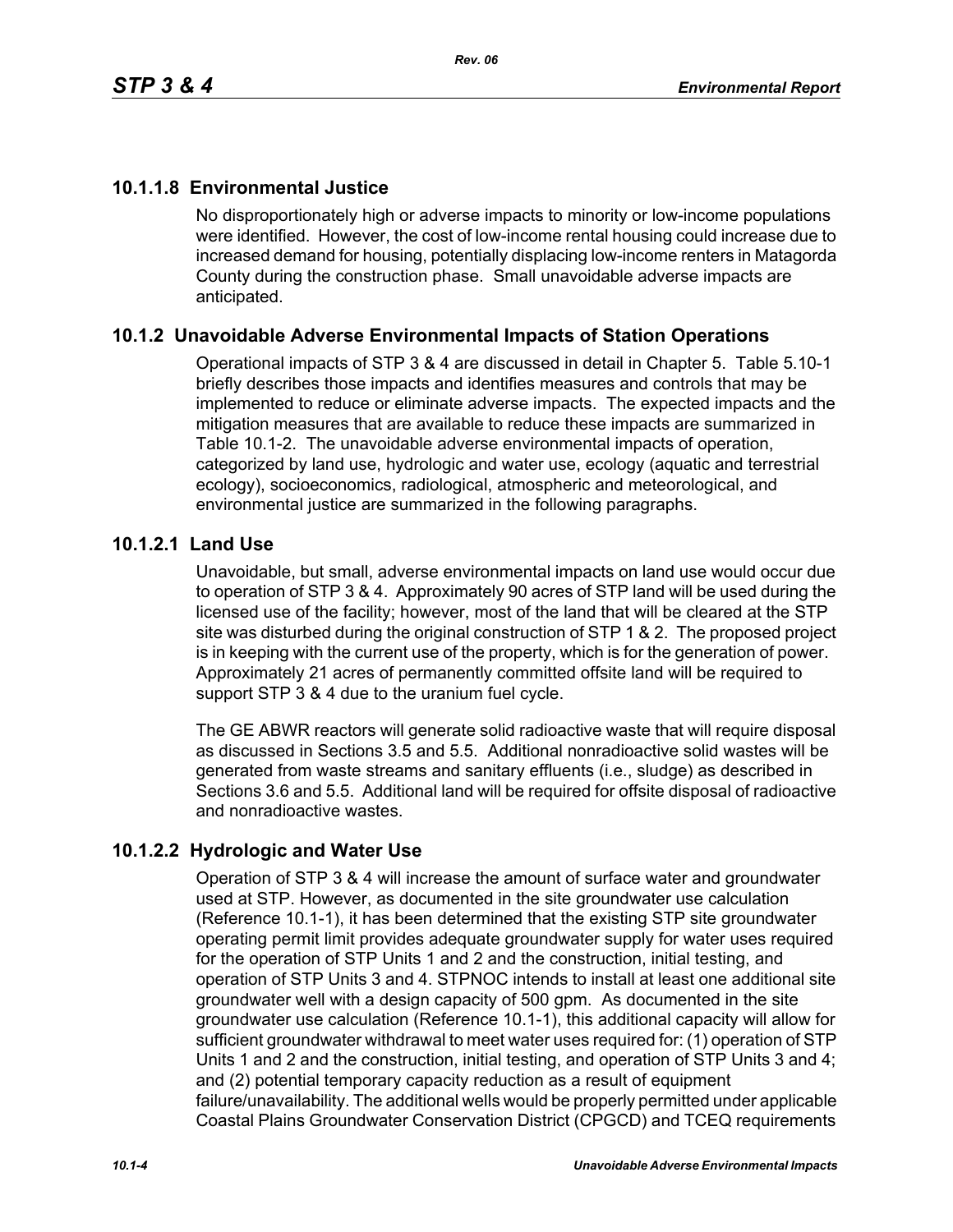and would not involve a request for an increase in the existing permit limit. Consumptive water loss from the Colorado River will be within currently permitted levels. Small to moderate unavoidable adverse impacts from STP 3 & 4 water use, specifically the loss of availability of both resources to other potential users will occur during the life of the plant.

Small unavoidable adverse impacts associated with chemical and wastewater discharges to the Colorado River and other surface water bodies will occur during the life of the plant as a result of blowdown, additional impervious surfaces, and wastewater treatment.

#### **10.1.2.3 Aquatic Ecology**

Chemicals will be released to the Colorado River through blowdown from the Main Cooling Reservoir (MCR) in accordance with the Texas Pollution Discharge Elimination System (TPDES) permit. Because of dilution, the anticipated impact on water quality or aquatic biota is SMALL and will be within previously permitted levels.

The thermal plume from discharge from the MCR to the Colorado River will be small and within the TPDES permit limitations. Entrainment and entrapment effects on aquatic biota at the MCR makeup water intake on the Colorado River will be small and will not require mitigation. Small unavoidable adverse impacts on aquatic ecology are anticipated.

#### **10.1.2.4 Terrestrial Ecology**

Operation of STP 3 & 4 will have small unavoidable adverse impacts on the local terrestrial ecology as a result of the increased water level in the MCR required for operation, noise, and the small potential for bird collisions with plant structures. Potentially adverse impacts to terrestrial ecology may occur as a result of loss of habitat because of vegetation control within the transmission line rights-of-way. These activities are part of the established agency-approved vegetation maintenance program that is ongoing for the existing transmission line. There will be no increase in transmission line maintenance due to the addition of STP 3 & 4.

Operation of the mechanical draft cooling towers will result in small amounts of salt deposition, but the deposits will be minimal and leaf damage potential will be within the vicinity of the cooling towers. Maximum deposition will occur on STP property. No impacts are expected offsite. Small unavoidable adverse impacts on terrestrial ecology are anticipated.

#### **10.1.2.5 Socioeconomics**

Socioeconomic impacts from the operations workforce and their families, estimated at approximately 2400 people, may affect housing, water and wastewater treatment, and schools. MODERATE to LARGE temporary unavoidable adverse impacts may result from these issues until mitigation measures are in effect. SMALL unavoidable adverse impacts are anticipated from the use of local roads and the ability of the police, fire, and social service to provide services to the operations workforce.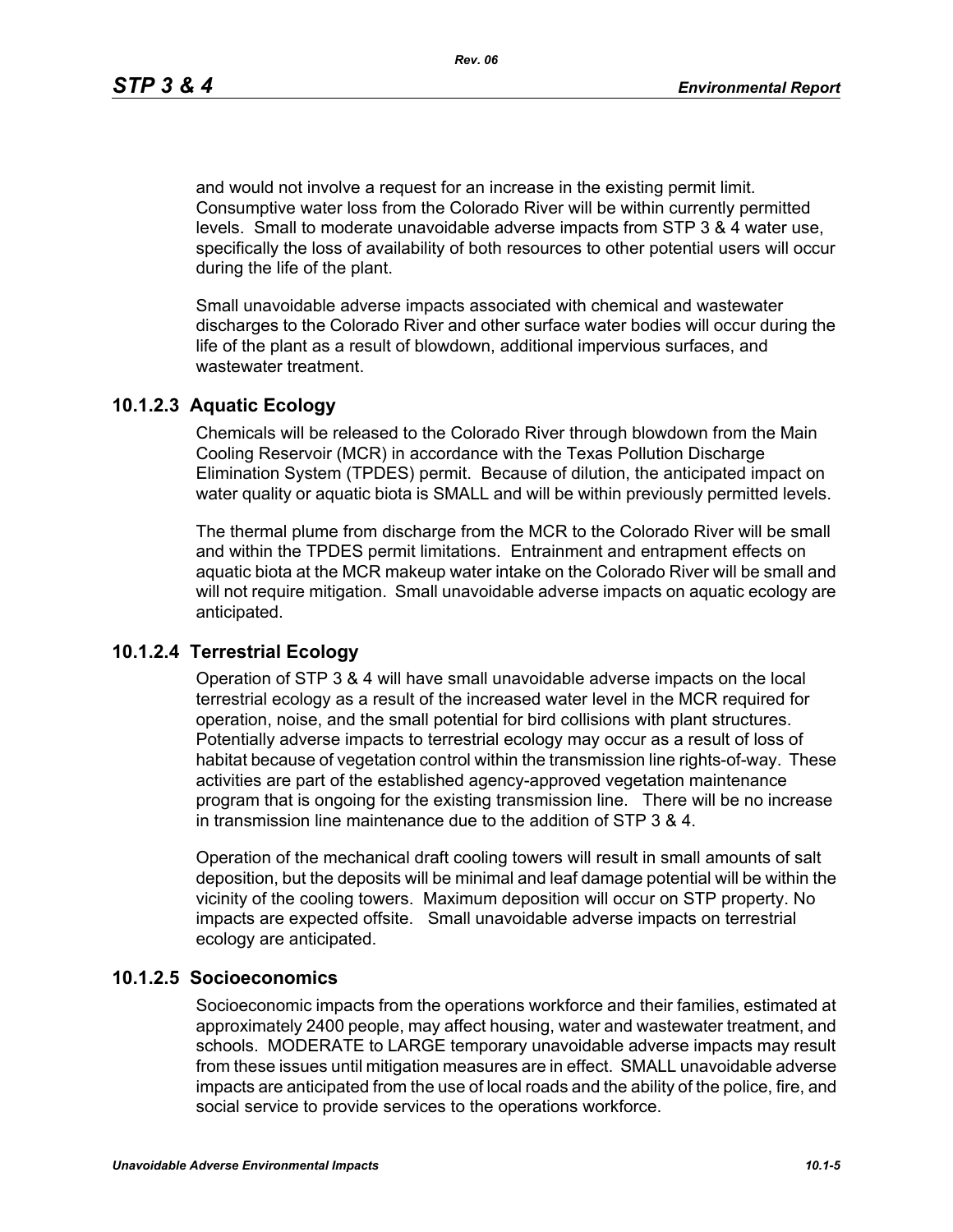Several plant buildings (e.g., reactor building, cooling towers) will be visible from local roads. Also, the plume generated from the cooling towers may be visible during several months of the year. The incremental increase in visible impacts will not have any short- or long-term impacts to local residents or visitors, and will therefore be SMALL. Small adverse environmental impacts are anticipated.

### **10.1.2.6 Radiologicals**

STP 3 & 4 will discharge small amounts of radioactive liquids and gases within regulatory limits (10 CFR 50, Appendix I). Potential doses to workers and the public will be well within the applicable regulatory limits. The generation of radioactive wastes will also occur as a result of plant operation. Small unavoidable adverse impacts are anticipated.

### **10.1.2.7 Atmospheric and Meteorological**

Minimal releases of pollutants to the atmosphere will result from operation of STP 3 & 4. In particular, testing of standby generators and other combustion equipment (estimated at less than 100 hours/year) will emit minimal air pollutants. The emissions from the two mechanical draft cooling towers have the potential for causing micro-level changes to the meteorology (e.g., fogging, precipitation, ground-level fogging), but only in the immediate vicinity of the towers. SMALL unavoidable adverse impacts are anticipated.

#### **10.1.2.8 Environmental Justice**

No impacts that would be disproportionately high and adverse on minority or lowincome populations were identified. However, low-income rental housing rates could increase due to increased demand for housing, potentially displacing low-income renters in Matagorda County at the start of operations. SMALL, temporary, unavoidable adverse impacts are anticipated.

#### **10.1.3 Summary of Unavoidable Adverse Environmental Impacts**

Based on the preceding analysis of unavoidable adverse impacts from the construction and operation of STP 3 & 4, the following are irreversible commitments of these environmental resources:

- **Land use resources**
- **Nater resources**
- **Ecological resources (terrestrial and aquatic)**

These irreversible commitments are further discussed in Section 10.2, Irreversible and Irretrievable Commitments of Resources. The unavoidable adverse environmental impacts that are further considered in Section 10.4, Benefit-Cost Balance, are summarized below:

- Land use (onsite and offsite)
- **Nater (surface water and groundwater)**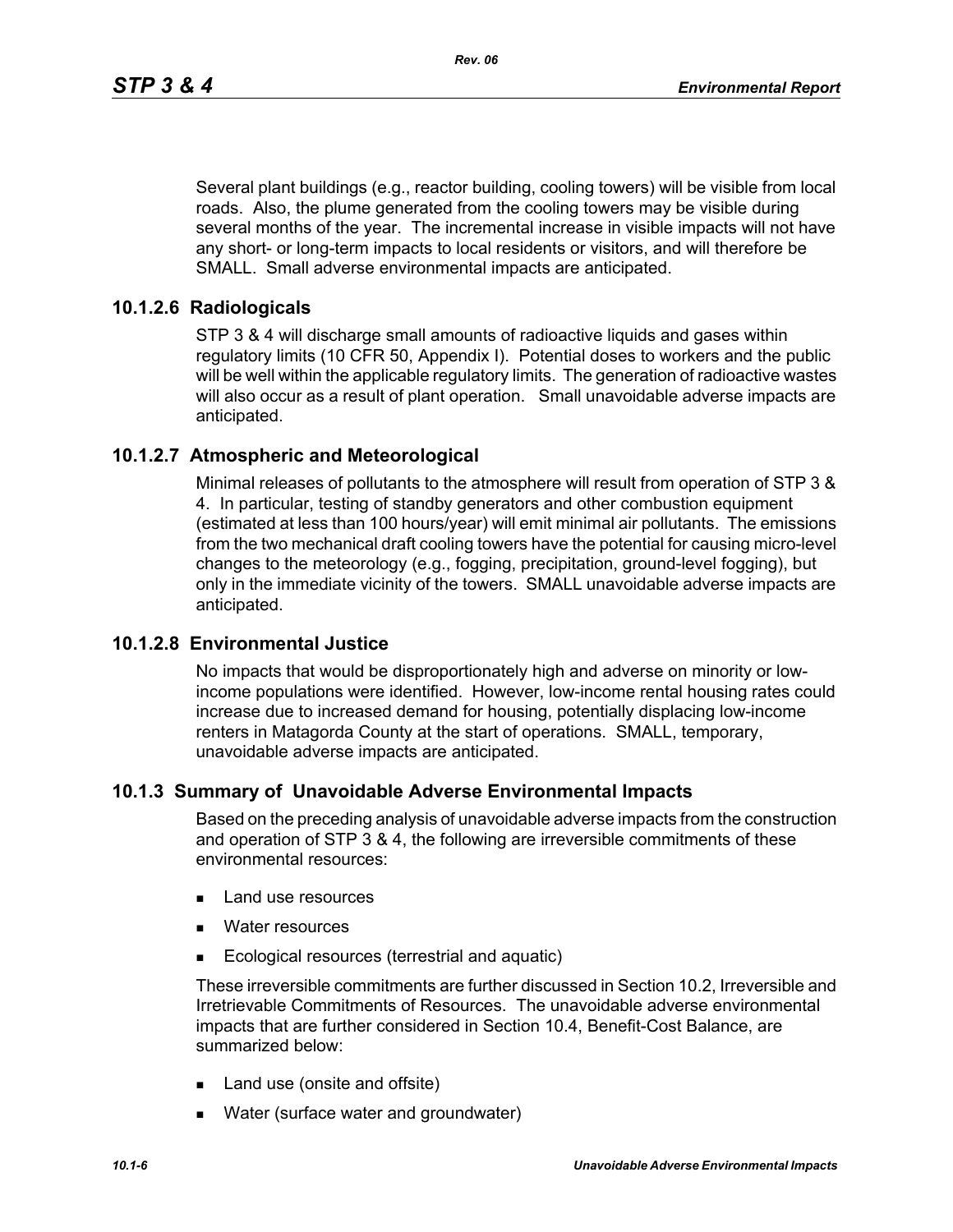- Ecology (terrestrial and aquatic)
- Socioeconomic (traffic, housing, water and wastewater, schools, fire and police services)
- Radiological (regulated effluent releases, storage of wastes)

## **10.1.4 References**

10.1-1 "Site Groundwater Use for Construction, Initial Testing, Startup, and Operations," Fluor Nuclear Power Calculation No. U7-SITE-G-CALC-DESN-2002.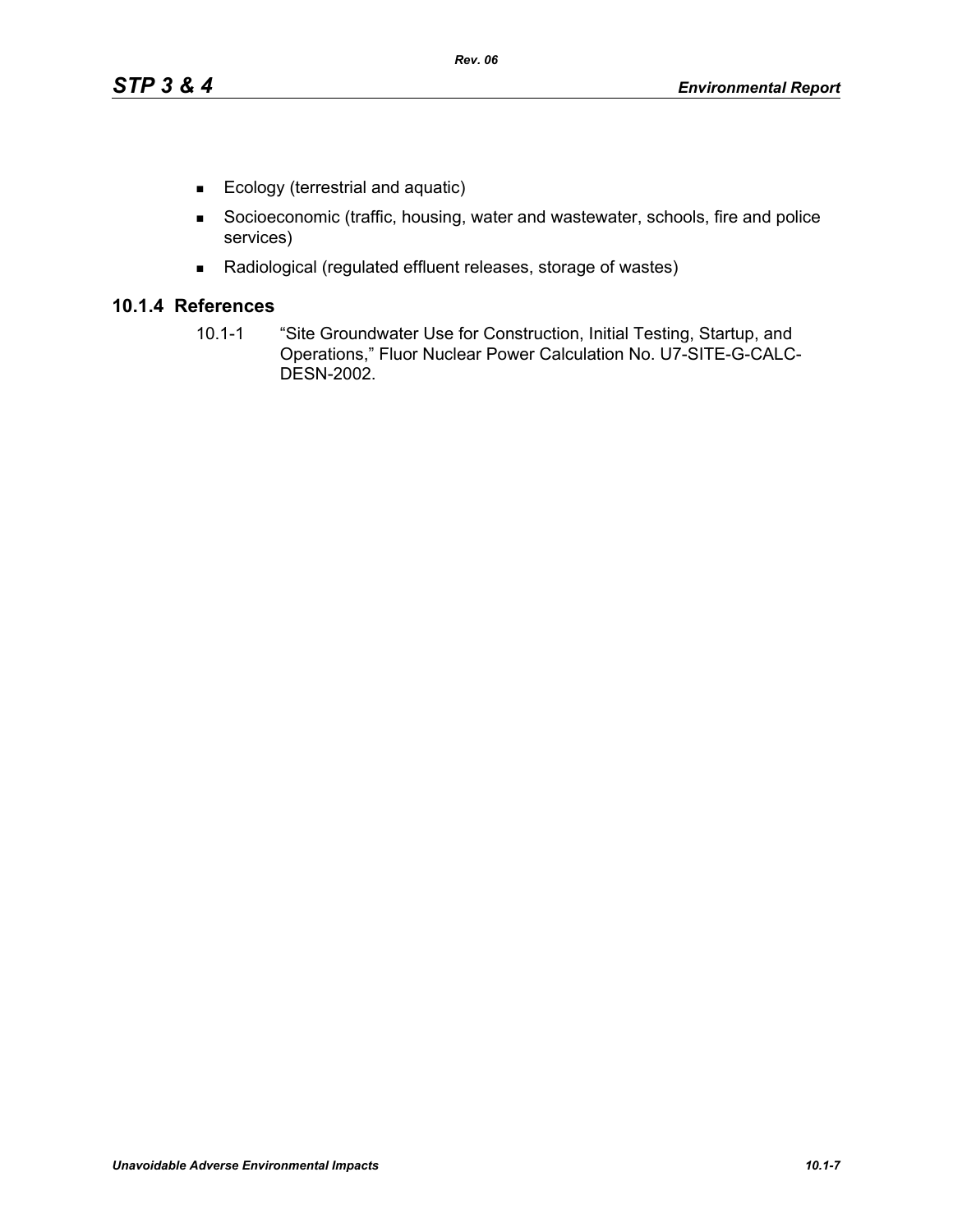| Category | <b>Adverse Impact</b>                                                                                                                                                                                                                                  | <b>Actions to Mitigate Impacts</b>                                                                                                                                                                                                                                                                                         | <b>Unavoidable Adverse Impacts</b>                                                             |
|----------|--------------------------------------------------------------------------------------------------------------------------------------------------------------------------------------------------------------------------------------------------------|----------------------------------------------------------------------------------------------------------------------------------------------------------------------------------------------------------------------------------------------------------------------------------------------------------------------------|------------------------------------------------------------------------------------------------|
| Land     | Ground-disturbing activities<br>including excavating and<br>recontouring the landscape.                                                                                                                                                                | Conduct construction activities using Best Management<br>Practices (BMP) in accordance with regulatory and<br>permit requirements. Implement environmental controls<br>required in the Stormwater Pollution Protection Plan<br>(SWPPP) such as weekly compliance inspections,<br>documentation of runoff controls, etc.    | Small, temporary impact to land use<br>during the construction phase of<br>project.            |
|          | Removal of vegetation within<br>the temporary impact areas.                                                                                                                                                                                            | Cleanup and dispose of waste debris at designated<br>location. Temporary impact area will be graded,<br>landscaped to match the surrounding area, and<br>revegetated.                                                                                                                                                      | Small, temporary impact to land use<br>during the construction phase of<br>project.            |
|          | <b>Construction activities</b><br>conducted in sensitive areas<br>(e.g., in or around wetlands or<br>other Waters of the U.S.)                                                                                                                         | Maintain communications with local and regional<br>government and nongovernment organizations to verify<br>that construction activities comply with applicable laws<br>and regulations.<br>Avoid sensitive areas where possible. All activities in<br>these areas would comply with regulatory and permit<br>requirements. | Small to moderate temporary impact to<br>land use during the construction phase<br>of project. |
|          | Stockpiling of soils on site<br>including spoil mounds and<br>borrow pit soils.                                                                                                                                                                        | Restrict stockpiling to designated areas. Stabilize all<br>loose soils on site through the use of appropriate<br>erosion control methodologies.                                                                                                                                                                            | Small, temporary impact to land use<br>during the construction phase of<br>project.            |
|          | Change in land use due to<br>construction of new permanent<br>structures and the creation of<br>impervious surface i.e., the<br>haul road and the parking area<br>within the existing STP site<br>(the site is designated for<br>industrial land use). | Restrict all construction and construction-related<br>activities to the designated areas within the STP site.                                                                                                                                                                                                              | Small impacts to land use for the life of<br>the plant.                                        |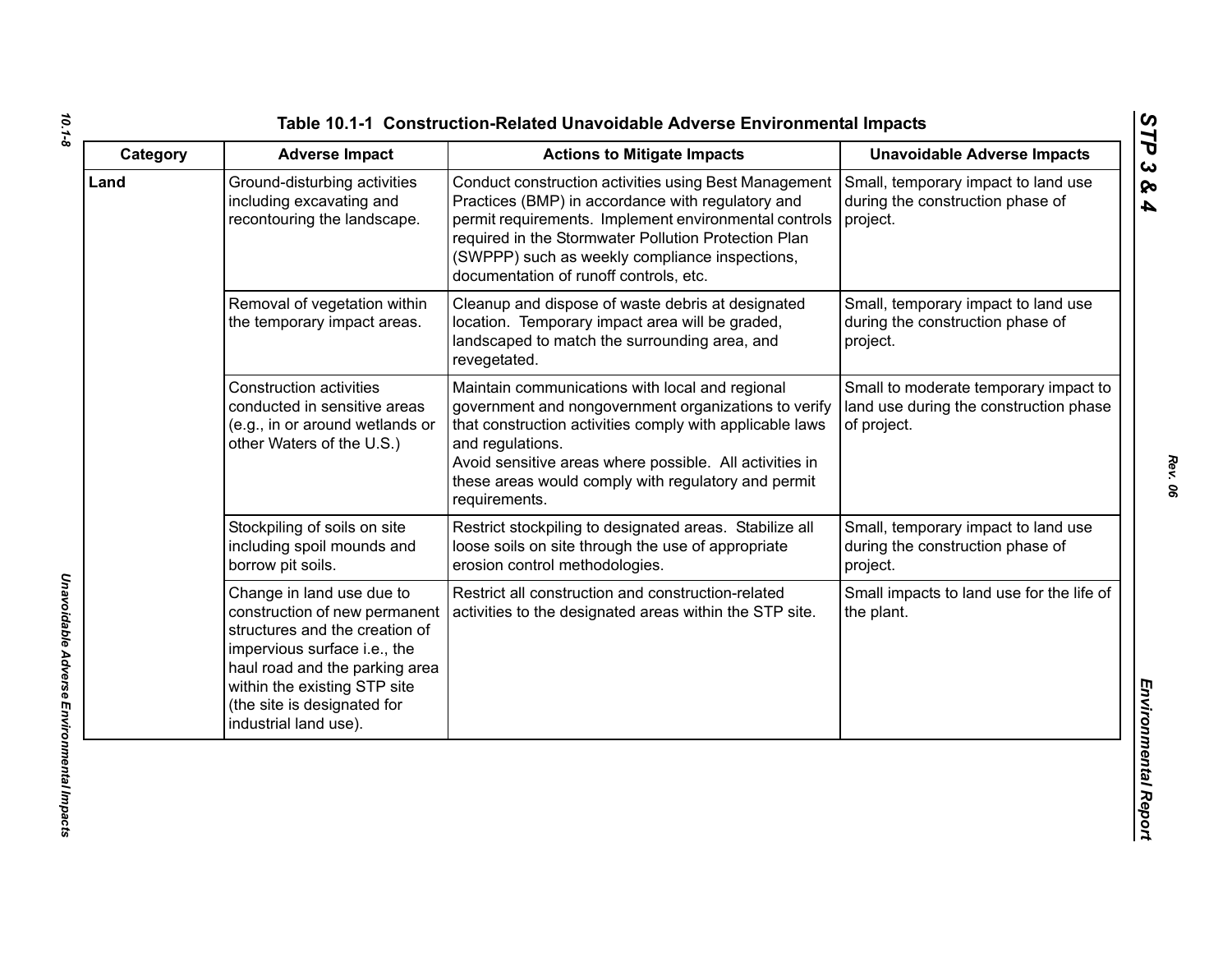| Category                                  | <b>Adverse Impact</b>                                                                                                                               | <b>Actions to Mitigate Impacts</b>                                                                                                                                                                                                                                                                                                                                                                                                                                                                                                                                                                                                           | <b>Unavoidable Adverse Impacts</b>                                                             |
|-------------------------------------------|-----------------------------------------------------------------------------------------------------------------------------------------------------|----------------------------------------------------------------------------------------------------------------------------------------------------------------------------------------------------------------------------------------------------------------------------------------------------------------------------------------------------------------------------------------------------------------------------------------------------------------------------------------------------------------------------------------------------------------------------------------------------------------------------------------------|------------------------------------------------------------------------------------------------|
| Land                                      | Potential short-term physical<br>land use changes in the vicinity<br>of the project due to<br>development of employee<br>housing.                   | Maintain communications with local and regional<br>government and nongovernment organizations to<br>disseminate project information in a timely manner.                                                                                                                                                                                                                                                                                                                                                                                                                                                                                      | Small to moderate temporary impact to<br>land use during the construction phase<br>of project. |
| <b>Hydrologic and</b><br><b>Water Use</b> | Impacts to onsite surface water<br>drainage flows by diverting and<br>filling several unnamed onsite<br>drainage features.                          | New drainage ditches and other feature such as<br>sediment filters would be used to accommodate surface<br>water runoff from altered drainage areas and the newly<br>constructed impervious areas. Avoid all jurisdictional<br>wetlands. Appropriate erosion control measures taken<br>on all drainage features and wetlands to prevent turbid<br>water, soil deposition, vegetation removal, etc., from<br>occurring within those areas or downstream areas<br>through the approved SWPPP.                                                                                                                                                  | Small, temporary impact to hydrology<br>during the construction phase of<br>project.           |
|                                           | Increase in surface water as a<br>result of dewatering and<br>excavation activities.                                                                | To decrease the volume of surface water runoff created<br>during dewatering/excavating activities of the deeply<br>excavated areas, a groundwater control system<br>consisting of a slurry wall and a perimeter circuit of<br>deep wells in conjunction with sand drains will be<br>constructed. All other surface water runoff created<br>during the excavation/dewatering activities will be<br>controlled by a series of ditches that drain the water<br>away from construction activities. Proper erosion<br>controls will be used to contain sediments found in the<br>runoff before being discharged into any jurisdictional<br>water. | Small, temporary impact to hydrology<br>during the construction phase of<br>project.           |
|                                           | Impacts to local hydrology<br>resulting from the excavation<br>through the shallow aquifer,<br>and subsequent dewatering of<br>the shallow aquifer. | Local drinking water wells found in the vicinity of the<br>construction area will be unaffected because they are<br>located in the deeper aquifer which is isolated by<br>surficial clays. Dewatering would occur within the<br>shallow aquifer in a limited area for a short period of<br>time. Upon completion of construction, groundwater in<br>the shallow aquifer will return to natural elevations.                                                                                                                                                                                                                                   | Small, temporary impact to hydrology<br>during the construction phase of<br>project.           |

 $10.1 - 9$ 

*Rev. 06*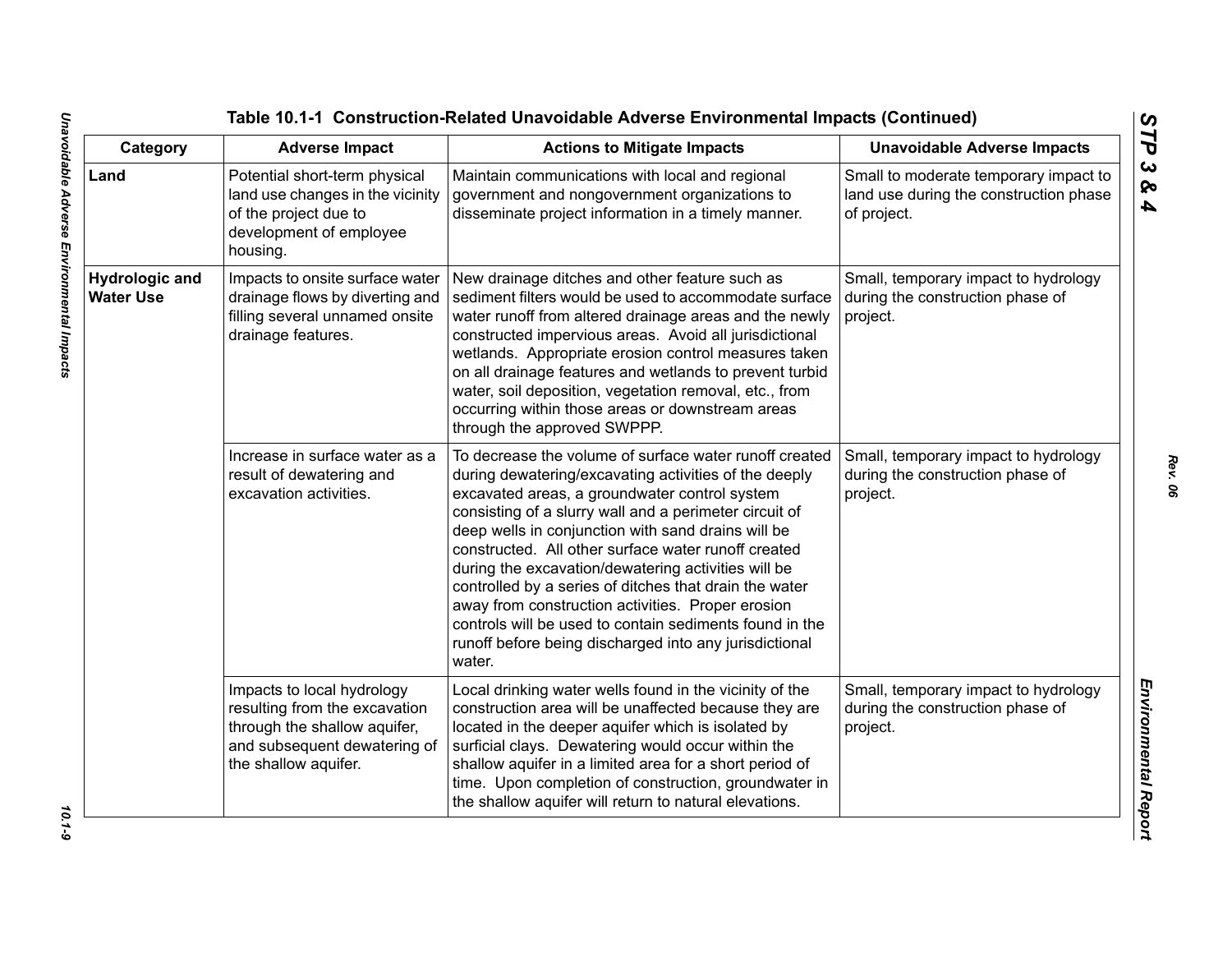| Category                                       | <b>Adverse Impact</b>                                                                                                                                                                                                           | <b>Actions to Mitigate Impacts</b>                                                                                                                                                                                                                                                                                                                                                                                                                                                                                              | <b>Unavoidable Adverse Impacts</b>                                                                      |
|------------------------------------------------|---------------------------------------------------------------------------------------------------------------------------------------------------------------------------------------------------------------------------------|---------------------------------------------------------------------------------------------------------------------------------------------------------------------------------------------------------------------------------------------------------------------------------------------------------------------------------------------------------------------------------------------------------------------------------------------------------------------------------------------------------------------------------|---------------------------------------------------------------------------------------------------------|
| <b>Hydrologic and</b><br><b>Water Use</b>      | Potential for water pressure<br>reduction within the local water<br>table due to dewatering<br>activities (i.e. dust abatement,<br>concrete mixing, potable water<br>$use)$ .                                                   | Limit dewatering activities to only those necessary for<br>construction.                                                                                                                                                                                                                                                                                                                                                                                                                                                        | Small, temporary impact to local water<br>use during the construction phase of<br>project.              |
|                                                | Potential impact to Little<br>Robbins Slough, Kelly's Lake,<br>and the Colorado River due to<br>turbidity and sedimentation<br>caused by soil erosion from<br>ground disturbance.                                               | Adhere to applicable regulations and permit<br>requirements found in the TPDES permit. Implement<br>BMPs to prevent the movement of pollutants (including<br>sediments) into wetlands and water bodies via storm<br>water runoff. BMPs will include the use of erosion-<br>control measures such as silt fences and sediment<br>settling ponds to prevent sedimentation and turbid<br>water discharge.<br>Use of vegetated land buffers between water bodies<br>and the construction site to minimize sedimentation<br>impacts. | Small, temporary impact to surface<br>water quality during the construction<br>phase of project.        |
| <b>Ecology</b><br>(Terrestrial and<br>Aquatic) | Construction activities will<br>result in habitat loss and will<br>displace animals such as birds<br>and mammals that currently<br>inhabit the construction site.<br>The mortality rate of less<br>mobile animals may increase. | Limit vegetation removal to only those areas needed for<br>construction. Restoration of the temporary impact<br>areas will be completed in a timely manner upon<br>completion of construction.                                                                                                                                                                                                                                                                                                                                  | Small, temporary impacts to habitat<br>and wildlife during the construction<br>phase of the project.    |
|                                                | Filling of drainage areas and<br>ditches may impact foraging<br>and roosting habits of wetland<br>dependent species.                                                                                                            | Restoration of the habitat by relocating and<br>revegetation of drainage areas.                                                                                                                                                                                                                                                                                                                                                                                                                                                 | Small, temporary impacts to wildlife<br>foraging areas during the construction<br>phase of the project. |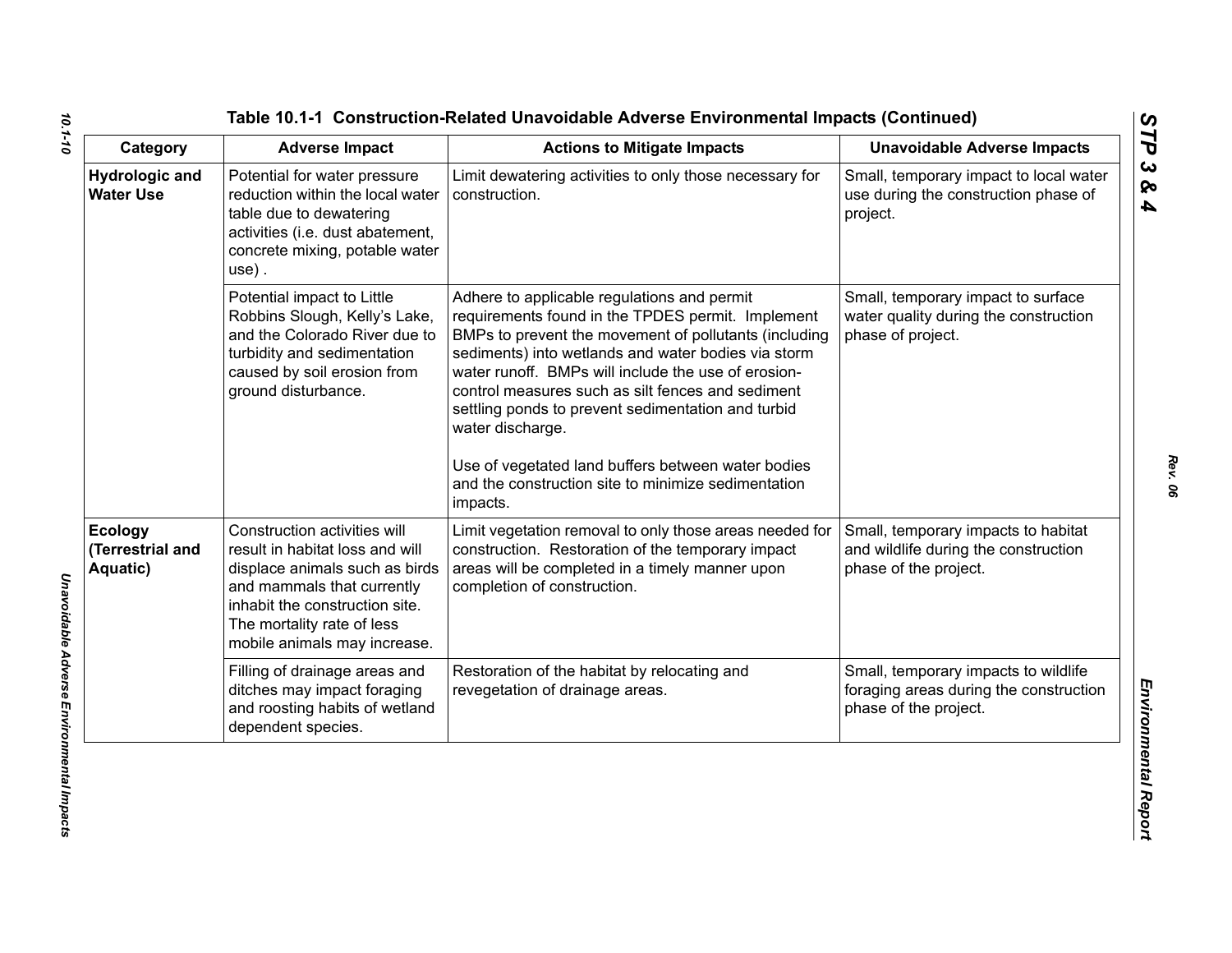| Category                                | <b>Adverse Impact</b>                                                                                                                                                                             | <b>Actions to Mitigate Impacts</b>                                                                                                                                                                                                                                                                                                                                                                                                                                                                 | <b>Unavoidable Adverse Impacts</b>                                                                                                                          |
|-----------------------------------------|---------------------------------------------------------------------------------------------------------------------------------------------------------------------------------------------------|----------------------------------------------------------------------------------------------------------------------------------------------------------------------------------------------------------------------------------------------------------------------------------------------------------------------------------------------------------------------------------------------------------------------------------------------------------------------------------------------------|-------------------------------------------------------------------------------------------------------------------------------------------------------------|
| Ecology<br>(Terrestrial and<br>Aquatic) | Disturbance or destruction of<br>wetlands and surface waters<br>by working in, over, or close to,<br>these areas.                                                                                 | Avoidance of wetland areas, where possible, during<br>construction activities.                                                                                                                                                                                                                                                                                                                                                                                                                     | Wetlands will be avoided where<br>possible. There will be small,<br>temporary impacts to surface waters<br>during the construction phase of the<br>project. |
|                                         | Wildlife may be startled or<br>frightened away by<br>construction noises (onsite and<br>transmission lines).                                                                                      | Animal displacement due to noise should be temporary<br>in nature. Animals should return upon completion of<br>construction.                                                                                                                                                                                                                                                                                                                                                                       | Small, temporary impacts wildlife<br>during the construction phase of the<br>project.                                                                       |
|                                         | Potential impacts to aquatic<br>plants, benthic<br>macroinvertebrates, and fish<br>as a result of water turbidity<br>and sedimentation caused by<br>soil erosion from construction<br>activities. | Develop and implement erosion and sediment control<br>plans that incorporate recognized BMPs such as<br>covering of all disturbed areas, reducing the length of<br>time disturbed soil is exposed to weather, and<br>intercepting and retaining sediment via retention ponds<br>and drainage ditches. Upon completion of construction<br>along stream banks or drainage features, disturbed<br>areas will be rip-rapped or seeded to establish a<br>perennial vegetative cover to prevent erosion. | Small, temporary impacts to aquatic<br>ecosystems during the construction<br>phase of the project.                                                          |
|                                         | Displacement of fish, aquatic<br>species, crustaceans and<br>insects from filling of drainage<br>features on site.                                                                                | Mitigation is not necessary because the impact acreage<br>of this non-jurisdictional area is small, the type of habitat<br>is not unique to the area, and no important species are<br>found onsite.                                                                                                                                                                                                                                                                                                | Small, temporary impacts to aquatic<br>ecosystems during the construction<br>phase of the project.                                                          |
|                                         | Temporary decline in insect<br>population from rerouting of<br>onsite drainage features.                                                                                                          | Restoration of the habitat by relocating and<br>revegetating the drainage feature.                                                                                                                                                                                                                                                                                                                                                                                                                 | Small, temporary impacts to insect<br>populations during the construction<br>phase of the project.                                                          |
| Socioeconomic                           | Degradation of roads in the<br>vicinity of the project due to<br>increased traffic and an<br>increase in heavy, wide-bodied<br>trucks and equipment.                                              | Alert the appropriate local government agencies of<br>problem areas as they occur so that necessary road<br>repairs and improvements (i.e., patching cracks and<br>potholes, reinforcing soft shoulders) can be conducted<br>in a timely manner.                                                                                                                                                                                                                                                   | Small, temporary impacts to roads<br>during the construction phase of the<br>project.                                                                       |

*STP 3 & 4*

10.1-11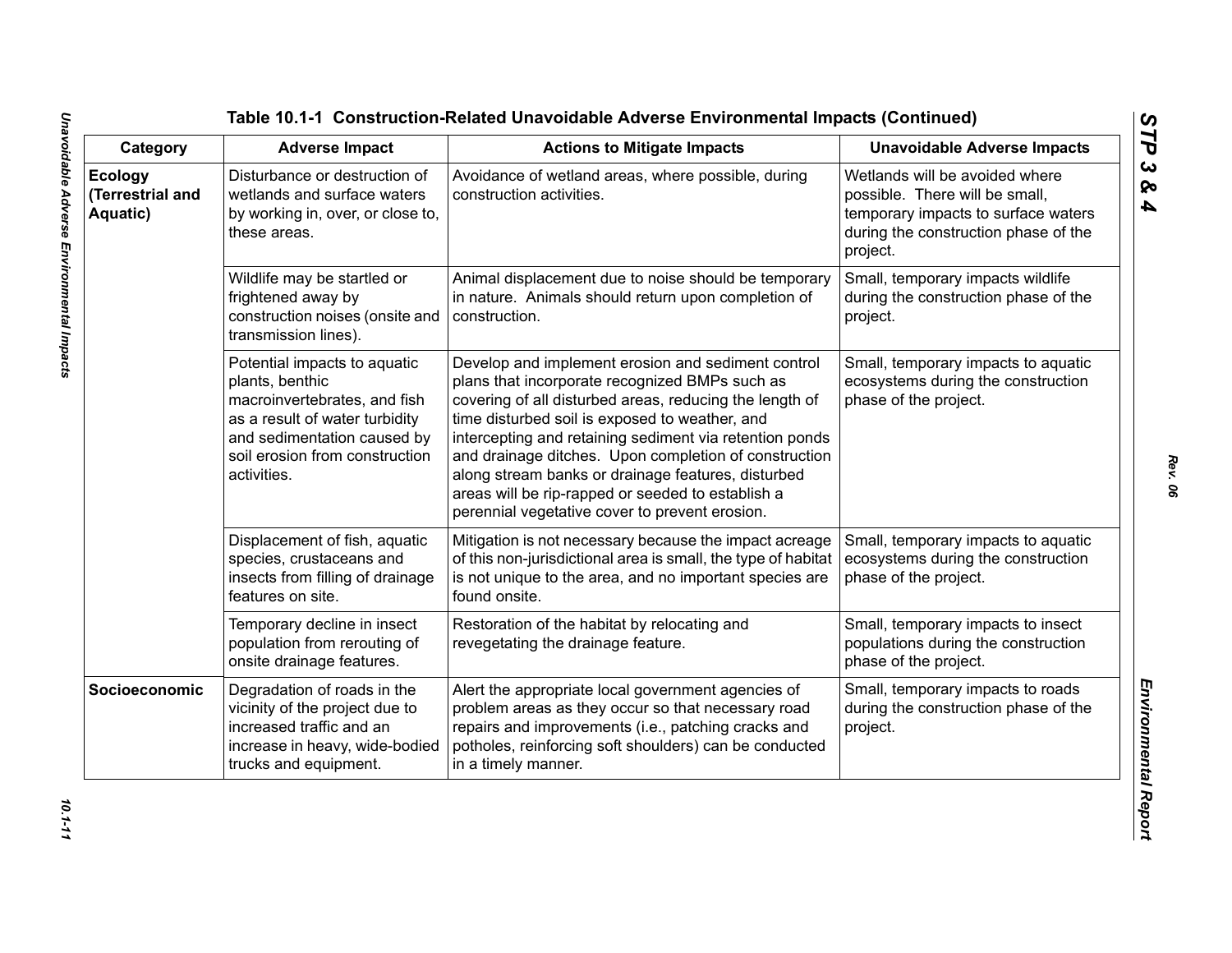| Category      | <b>Adverse Impact</b>                                                                                                            | <b>Actions to Mitigate Impacts</b>                                                                                                                                                                                                                                                                              | <b>Unavoidable Adverse Impacts</b>                                                                                                                                                                            |
|---------------|----------------------------------------------------------------------------------------------------------------------------------|-----------------------------------------------------------------------------------------------------------------------------------------------------------------------------------------------------------------------------------------------------------------------------------------------------------------|---------------------------------------------------------------------------------------------------------------------------------------------------------------------------------------------------------------|
| Socioeconomic | Increased traffic congestion in<br>the vicinity of STP due to<br>construction activities.                                        | Develop and implement a construction traffic<br>management plan that could include such measures as<br>turn lane installation where necessary, establishing a<br>centralized parking area with shuttle service,<br>encouraging carpools, and staggering shifts.                                                 | Moderate to large impacts to traffic<br>congestion during the construction<br>phase of the project.                                                                                                           |
|               | Potential short-term housing<br>shortage in Matagorda County.                                                                    | Mitigation efforts will be market-driven over time.<br>Construction employment will increase gradually with a<br>peak after 2 or 3 years. This will allow time for<br>construction of new housing. Temporary housing could<br>be constructed as needed.                                                         | Moderate to large impacts to short-term<br>housing at the beginning of<br>construction of the project.                                                                                                        |
|               | Water shortages in Matagorda<br>County as a result of the in-<br>migrating construction<br>workforce.                            | Maintain communication with local government and<br>planning officials so that ample time is given to plan for<br>the influx. Mitigation strategies (performed by others)<br>include reuse, seawater desalination, conservation, and<br>the Lower Colorado River Authority/San Antonio Water<br>System Project. | Moderate to large impacts to water<br>supply at the beginning of construction<br>of the project.                                                                                                              |
|               | Shortage of wastewater<br>treatment plants in Matagorda<br>County as a result of the in-<br>migrating construction<br>workforce. | Maintain communication with local government and<br>planning officials so that ample time is given to plan for<br>the influx.                                                                                                                                                                                   | Moderate to large impacts to the<br>wastewater treatment facilities at the<br>beginning of construction of the project.                                                                                       |
|               | Potential impacts to police, fire,<br>medical, and social services in<br>Matagorda County.                                       | Maintain communication with local government officials<br>so that expansions in police and fire services could be<br>coordinated, planned, and funded in a timely manner.<br>Funding for this expansion will be provided through the<br>increased tax revenues from the construction project.                   | Moderate impacts to police and fire<br>services until expansion of workforce<br>are completed.<br>Small unavoidable adverse impacts to<br>medical and social services during the<br>construction of the plant |

*10.1-12*

*Rev. 06*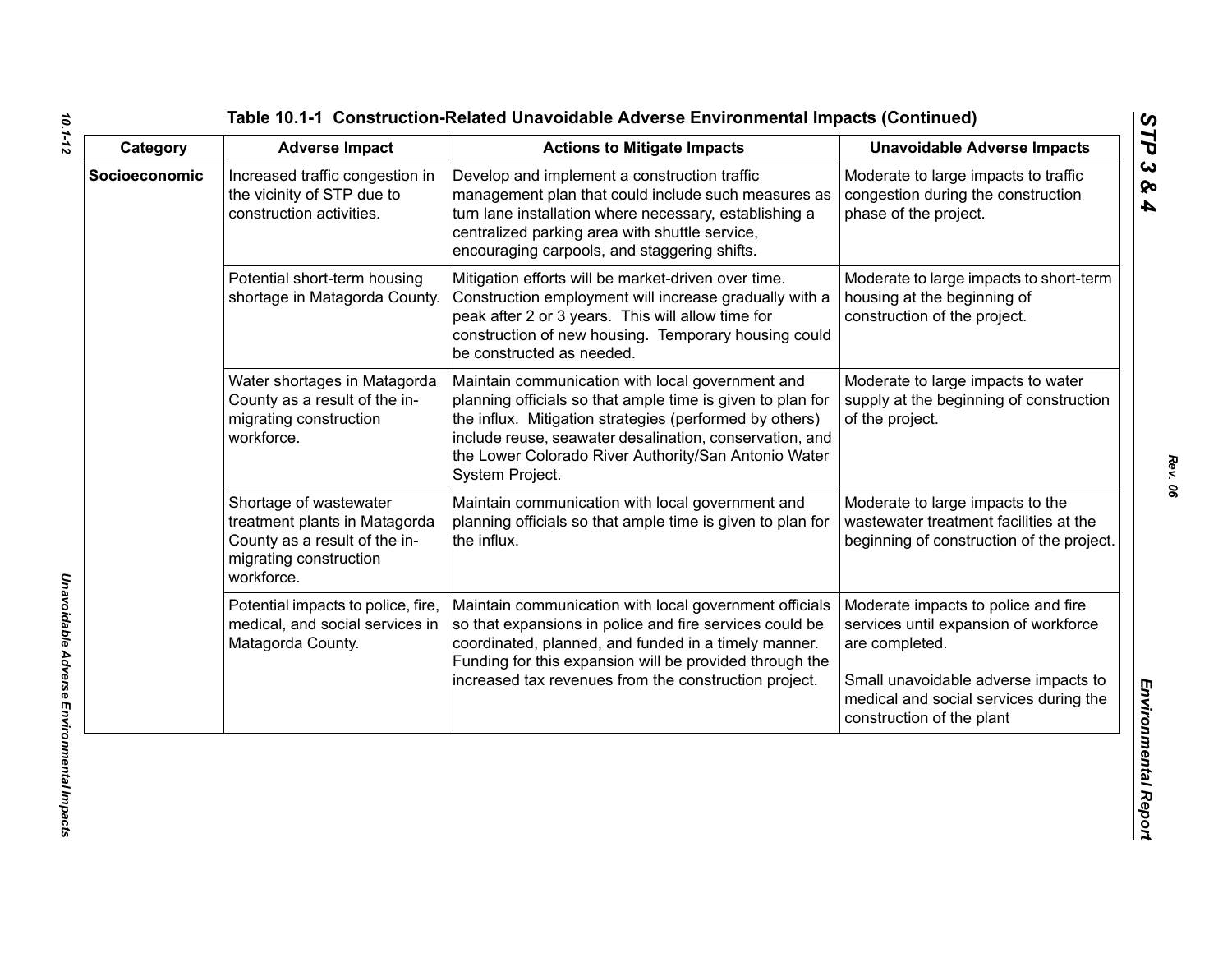| Category                                 | <b>Adverse Impact</b>                                                                                                                                                                                     | <b>Actions to Mitigate Impacts</b>                                                                                                                                                                                                                                                                                                             | <b>Unavoidable Adverse Impacts</b>                                                                         |
|------------------------------------------|-----------------------------------------------------------------------------------------------------------------------------------------------------------------------------------------------------------|------------------------------------------------------------------------------------------------------------------------------------------------------------------------------------------------------------------------------------------------------------------------------------------------------------------------------------------------|------------------------------------------------------------------------------------------------------------|
| Socioeconomic                            | Potential short-term ability of<br>schools in Matagorda County<br>to accommodate the increase<br>in student population.                                                                                   | Maintain communication with local government officials<br>so that timely short -term solutions can be implemented<br>in the form of adding modular classrooms and hiring<br>additional teachers to existing schools. Funding for<br>additional resources will be provided through the<br>increased tax revenues from the construction project. | Moderate to large impacts to schools<br>until expansion of facilities are<br>completed.                    |
| Radiological                             | Construction workers may be<br>exposed to radiation sources<br>(through direct radiation,<br>gaseous effluents, or liquid<br>effluents) from the routine<br>operations of STP 1 & 2.                      | Continual monitoring the STP site for radiation<br>exposure. The site will be in accordance with all<br>radiation safety regulations to ensure that the<br>construction workers are protected.                                                                                                                                                 | Small unavoidable adverse impact of<br>radiation exposure for construction<br>workers from existing units. |
| <b>Atmospheric and</b><br>Meteorological | Construction will cause<br>increased air emissions from<br>traffic, construction equipment,<br>and fugitive dust.                                                                                         | Use dust control measures (such as watering,<br>stabilizing disturbed areas, and covering trucks).<br>Comply with local, state, and/or federal air regulations.<br>Ensure that construction equipment is well maintained.                                                                                                                      | Small unavoidable adverse impacts<br>during the construction of the plant.                                 |
|                                          | Construction may cause local<br>elevated noise levels.                                                                                                                                                    | Notify local public of impending construction activities<br>that may exceed acceptable noise levels.                                                                                                                                                                                                                                           | Small unavoidable adverse impacts<br>during the construction of the plant.                                 |
| Environmental<br><b>Justice</b>          | The cost of low-income rental<br>housing could increase due to<br>increased demand for housing,<br>potentially displacing low-<br>income renters in Matagorda<br>County during the construction<br>phase. | Analysis of housing availability in Matagorda County<br>determined that the probability of this being an issue is<br>low. Because of this, mitigation would not be<br>necessary.                                                                                                                                                               | Small unavoidable adverse impacts<br>during the construction of the plant.                                 |

*STP 3 & 4*

10.1-13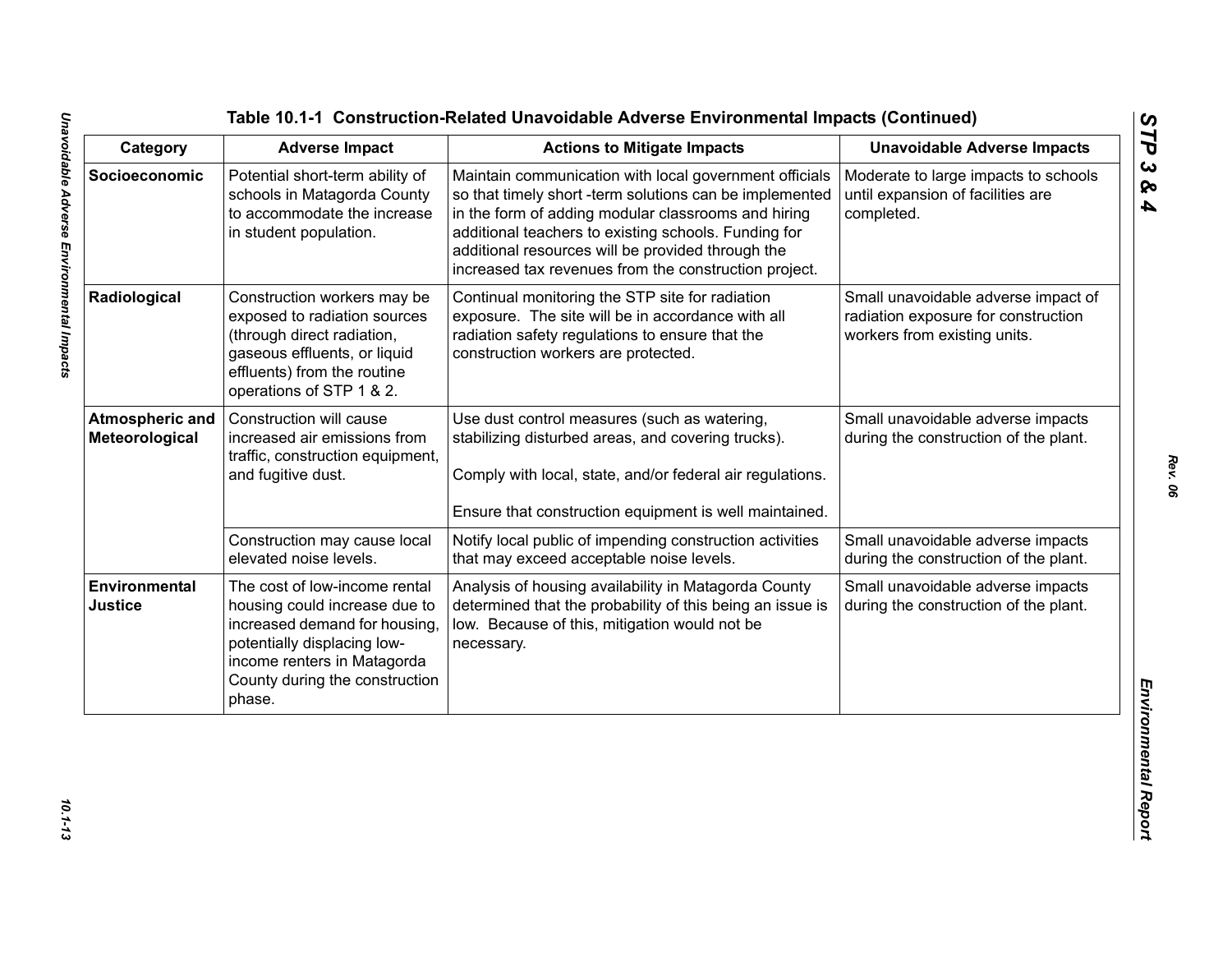| ທ |
|---|
|   |
| C |
| ట |
| ∞ |
| 4 |

| Category        | <b>Adverse Impact</b>                                                                                                                                                                                                                                                      | <b>Actions to Mitigate Impacts</b>                                                                                                                                                                                                                                                                                                                              | <b>Unavoidable Adverse Impacts</b>                                                                                                                                                                                                                                                                                        |
|-----------------|----------------------------------------------------------------------------------------------------------------------------------------------------------------------------------------------------------------------------------------------------------------------------|-----------------------------------------------------------------------------------------------------------------------------------------------------------------------------------------------------------------------------------------------------------------------------------------------------------------------------------------------------------------|---------------------------------------------------------------------------------------------------------------------------------------------------------------------------------------------------------------------------------------------------------------------------------------------------------------------------|
| <b>Land Use</b> | Approximately 90 acres of land<br>will be permanently dedicated to<br>the plant until decommissioning.<br>Approximately 21 acres of land<br>will be permanently dedicated<br>and 160 will be temporarily<br>committed to the uranium fuel<br>cycle during plant operation. | There are no practical measures of mitigation for this<br>impact.                                                                                                                                                                                                                                                                                               | Land will not be available for use<br>until plant(s) decommissioning<br>resulting in small unavoidable<br>adverse impact during life.<br>160 acres of land will not be<br>available until decommissioning of<br>the plant resulting in a small<br>unavoidable impact. 21 acres will<br>never be available for future use. |
|                 | Potential environmental impacts<br>onsite and offsite from disposal<br>of radioactive wastes generated<br>as a result of the fuel cycle.                                                                                                                                   | Disposal area(s) would be a permitted waste<br>disposal facility with a land use designated for such<br>activities. Disposal area would be operated under<br>appropriate regulations and guidelines until such<br>time a NRC licensed high-level waste disposal<br>facility is constructed. At that time, the storage area<br>could be restored for other uses. | Some onsite and offsite land will be<br>dedicated to licensed disposal<br>facilities and will no be available for<br>other uses. Small unavoidable<br>adverse impact.                                                                                                                                                     |
|                 | Offsite land use impacts<br>attributed to operations<br>workforce population growth.<br>Increase in development for<br>commercial and residential<br>purposes.                                                                                                             | Maintain communication with local and regional<br>government to disseminate project information so<br>they have the opportunity to plan accordingly.                                                                                                                                                                                                            | Small to moderate unavoidable<br>impact to land use during the life of<br>the plant.                                                                                                                                                                                                                                      |
|                 | Operation of new units would<br>result in an increase in the total<br>volume of solid waste generated<br>at the STP site.                                                                                                                                                  | All federal, Texas, and local requirements and<br>standards would be met regarding handling,<br>transportation, and offsite land disposal of the solid<br>waste at licensed facilities. STPNOC has recycling<br>and waste minimization programs currently in place.                                                                                             | Some offsite land will be dedicated<br>to licensed disposal facilities and will<br>not be available for other uses.<br>Small unavoidable adverse impact.                                                                                                                                                                  |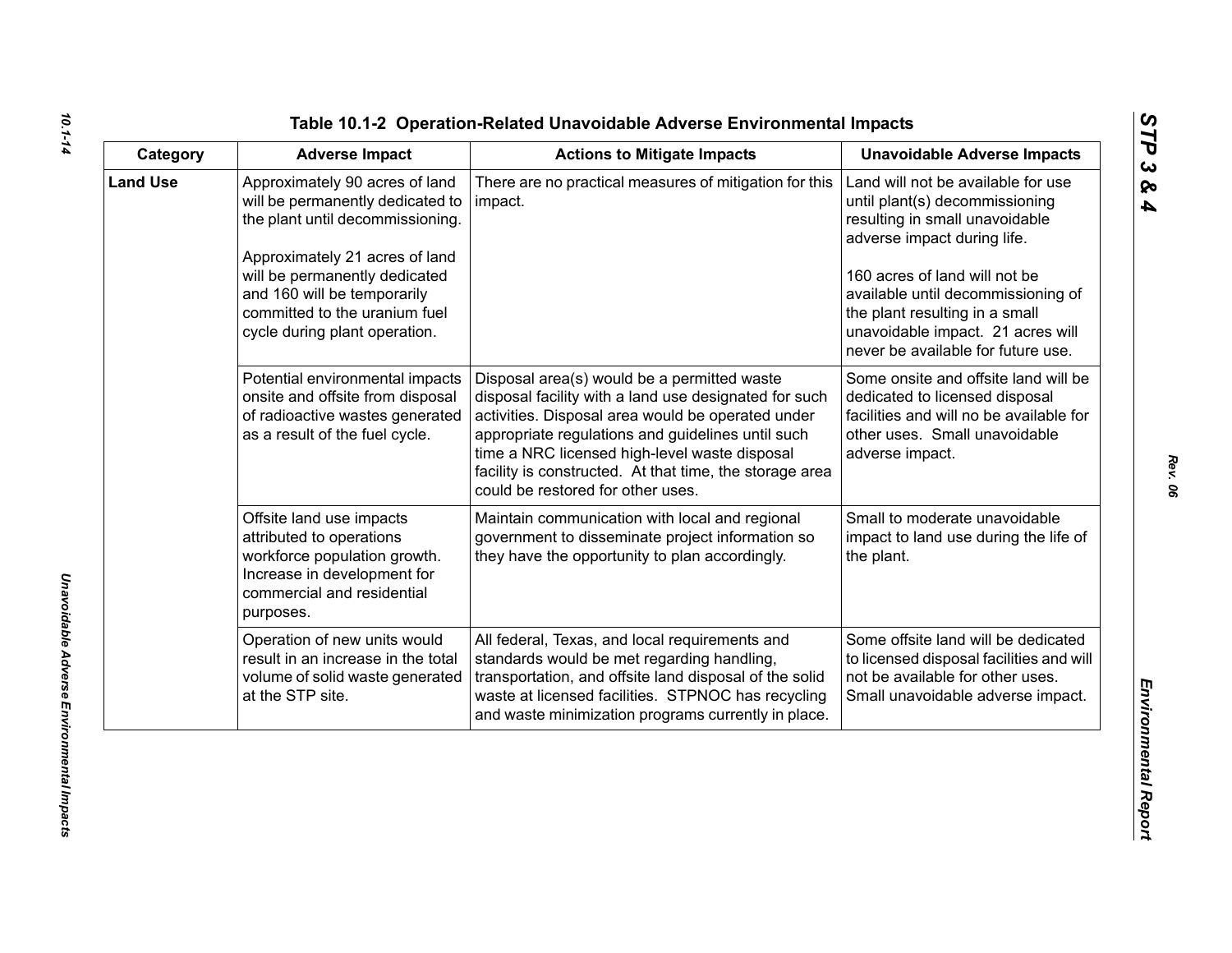Table 10.1-2 Operation-Related Unavoidable Adverse Emplore<br>
Category Adverse Impact<br>
Category Adverse Impact<br>
Marchard Involved Marcha Constant Action to Miligate Impacts<br>
Marchard Involved Marcha Constant Constant Constan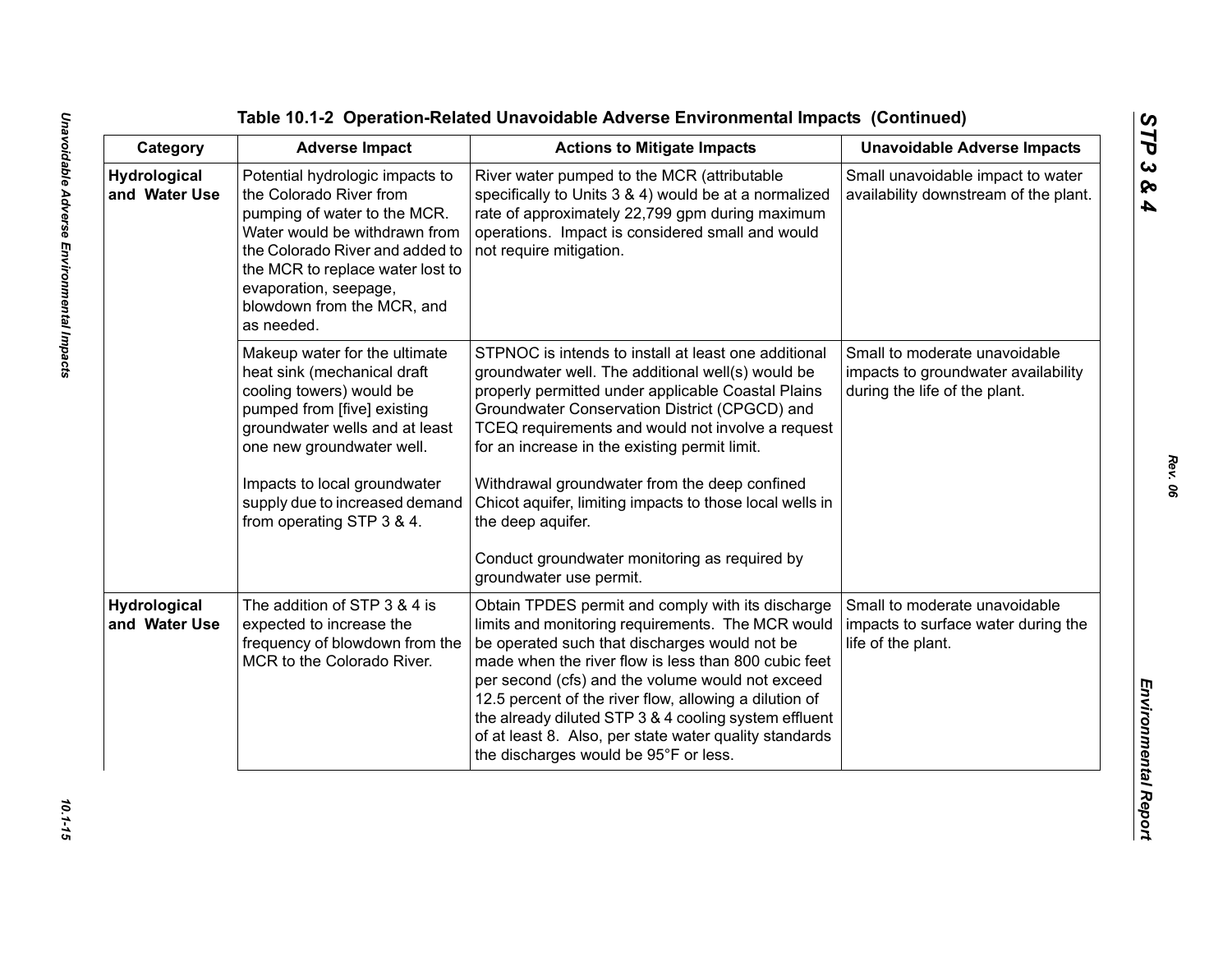| Category                                   | <b>Adverse Impact</b>                                                                                                                                                                                                                                                                                      | <b>Actions to Mitigate Impacts</b>                                                                                                                                                                                                                                                                                                                                                                                                                                                       | <b>Unavoidable Adverse Impacts</b>                                                                   |
|--------------------------------------------|------------------------------------------------------------------------------------------------------------------------------------------------------------------------------------------------------------------------------------------------------------------------------------------------------------|------------------------------------------------------------------------------------------------------------------------------------------------------------------------------------------------------------------------------------------------------------------------------------------------------------------------------------------------------------------------------------------------------------------------------------------------------------------------------------------|------------------------------------------------------------------------------------------------------|
| <b>Hydrological</b><br>and Water Use       | Non-radioactive wastewater<br>discharges will increase as a<br>result of the operation of the<br>new units' operation, such as<br>additional cooling water system<br>blowdown, permitted<br>wastewater from the new units'<br>auxiliary system, and storm<br>water runoff from new<br>impervious surfaces. | Discharges would be in accordance with applicable<br>TCEQ water quality standards. STPNOC will revise<br>the existing Stormwater Pollution Prevention Plan.<br>The impacts due to the new impervious surfaces will<br>be negligible due to Best Management Practices.                                                                                                                                                                                                                    | Small unavoidable increase in non-<br>radioactive wastewater discharge<br>for the life of the plant. |
| Ecological<br>(Terrestrial and<br>Aquatic) | Entrainment and impingement<br>of aquatic organisms at the<br>power plant water intake<br>structure.                                                                                                                                                                                                       | Intake structure designed with the "Best Technology<br>Available" The MCR is a closed cycle cooling system<br>that minimizes withdrawal of river water.<br>Impingement and entrainment were minimized by<br>other design features: (1) the intake was oriented in<br>such a way as to reduce attractant flows, (2) the<br>approach velocity at the traveling screens was<br>designed to be 0.5 fps or less, and (3) the intake was<br>equipped with a fish "handling and bypass" system. | Small unavoidable adverse impacts<br>during the life of the plant.                                   |
|                                            | Inclusion of STP 3&4 in the<br>existing cooling reservoir<br>system will lead to an increase<br>in operating water level,<br>potentially impacting existing<br>shoreline vegetation and<br>terrestrial biota using the<br>reservoir.                                                                       | Prey species will eventually recolonize along the<br>new shoreline. There are other foraging areas in the<br>vicinity until recolonization. Further mitigation would<br>not be required.                                                                                                                                                                                                                                                                                                 | Small unavoidable adverse impacts<br>during the life of the plant.                                   |
|                                            | Impacts to bird populations from<br>impacts with cooling towers.                                                                                                                                                                                                                                           | Low height of cooling towers would cause negligible<br>mortality. Mitigation would not be required.                                                                                                                                                                                                                                                                                                                                                                                      | Small unavoidable adverse impacts<br>during the life of the plant.                                   |